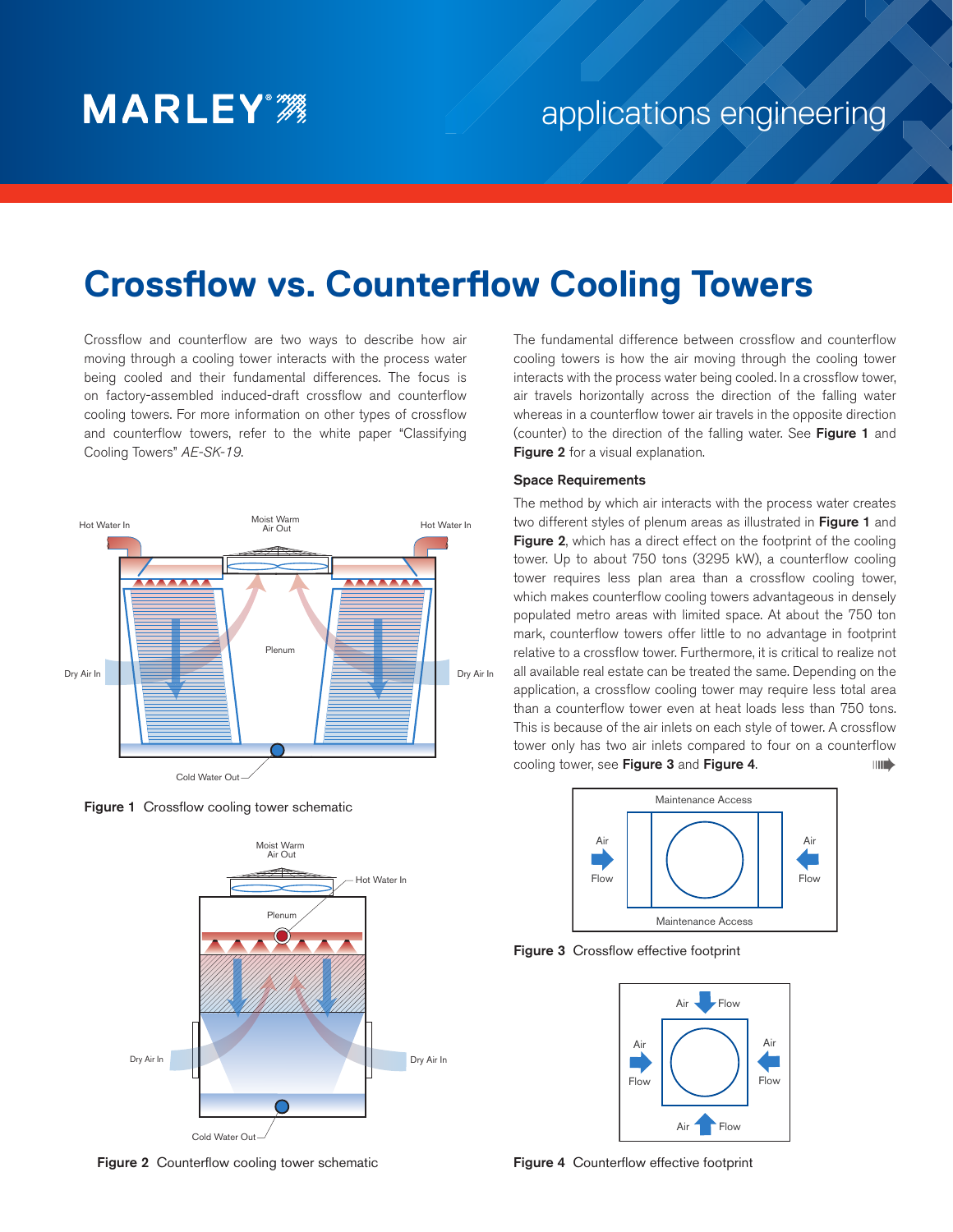#### **Maintenance**

Another direct consequence of the different plenum areas is maintenance access. As shown in Figure 5 the large plenum area in the center of a crossflow tower is large enough to stand, making it very easy to access equipment for inspection and maintenance. A counterflow tower by nature has very limited space to access its components which makes maintenance and repair more complicated and time consuming. A cut-away of a counterflow tower in Figure 6 shows the limited space available for maintenance.



Figure 5Crossflow cutaway showing large plenum area for easy maintenance



Figure 6Counterflow cutaway showing minimal working space for maintenance

#### Water Distribution

Another significant design difference between a crossflow and counterflow tower is the method by which water is distributed throughout the tower. In a crossflow tower, the process water is pumped to the top of the tower and discharges into a hot water basin with nozzles as shown in Figure 7. The nozzles are gravity fed with the height of the water above the nozzles being the driving force. When sizing a condenser water pump for a crossflow tower only the height from the pump to the top of the tower and the friction loss in the piping, including any flow control valves, need to be considered.

In a counterflow tower, the process water is pumped into a header box about three-fourths of the way up the tower. The header box then distributes the water into branch arms and nozzles. A pressurized water distribution system is created by the branch arms and nozzles fed by the header box as shown in Figure 8. When sizing a condenser water pump for a counterflow tower, the height from the pump to the header box, the friction loss in the supply piping, and the pressure drop through the branch arms and nozzles all need to be considered. The tower manufacturer will supply the total dynamic head through the tower at design flow, which makes pump sizing easier for the system designer.



Figure 7Crossflow distribution basin with gravity-fed nozzles



Figure 8Counterflow distribution through header box to branch arms and nozzles

## Variable Flow and Cold Weather Operation

Water distribution design has a direct effect on variable flow and cold weather operation. With the use of nozzle cups, a crossflow tower can utilize as little as 30% of design flow and maintain even water distribution across the fill as shown in Figure 10. An even pressure drop across the fill allows manufacturers to accurately predict the performance of the tower. Furthermore in cold weather operation, the use of nozzle cups on the inboard side keeps the heat load towards the side of the fill exposed to the elements.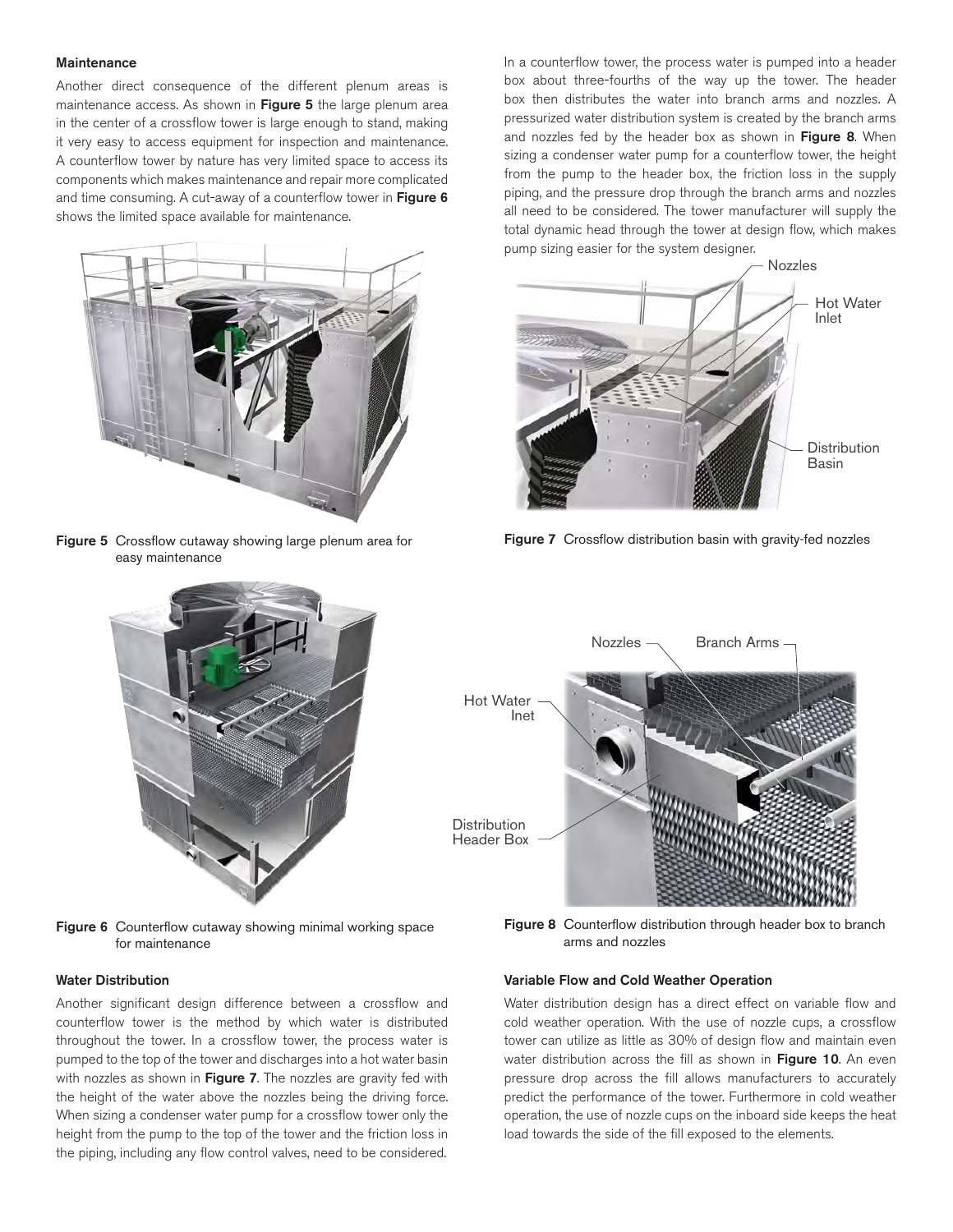At low-flow operation, counterflow cooling towers have less energy and nozzles to distribute water across the entire cross section of the fill, which limits low flow capability to about 70% of design flow. At flows under 70% of design water channeling begins to develop as shown in Figure 12. This channeling leads to unpredictable performance, scale build up, and icing during cold weather operations. Furthermore, the turbulent splashing water into the cold water basin can lead to non-visible ice accumulation on the inside louver faces during cold weather.



Figure 9Crossflow water distribution over fill at full flow



Figure 10Crossflow water distribution over fill at low flow with the use of nozzle cups maintains even distribution



Figure 11Counterflow water distribution over fill at full flow



Figure 12Counterflow water distribution over fill at low flow is channeling which can lead to scale and ice development and unpredictable performance

## **Summary**

In conclusion, crossflow and counterflow are classifications of cooling tower—specifically the method in which the air contacts the water for heat transfer. Both crossflow and counterflow towers have their advantages and the application alone should dictate which type of tower should be used. Crossflow towers will serve better for maintenance access, variable flow, and cold weather operation. Counterflow towers may serve better in tight spaces under 750 tons, or in spaces where lower operating weight is required.